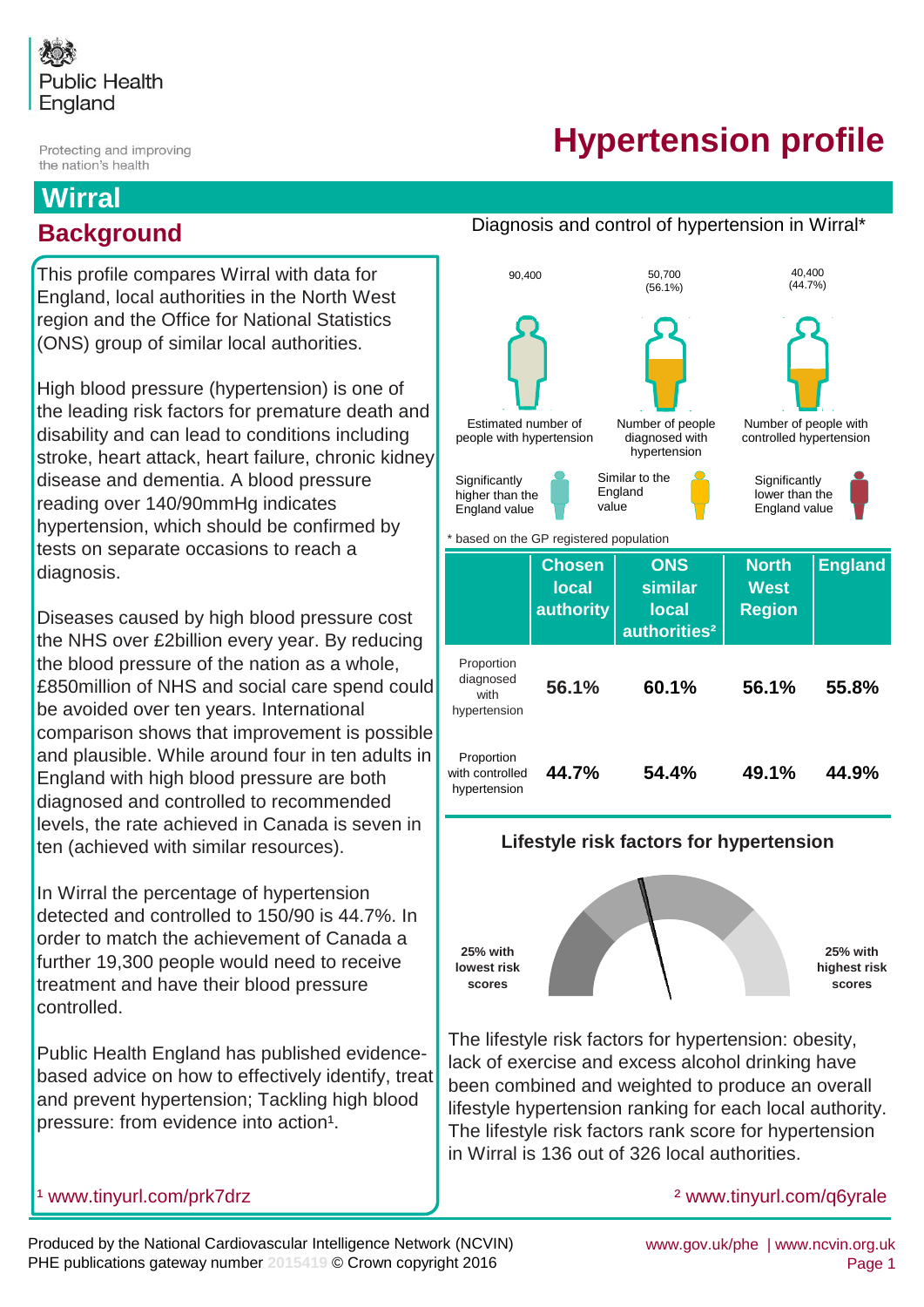## **Prevention**

## **Wirral**

This profile is divided into three sections and mirrors the three chapters prevention, detection and management of *Tackling high blood pressure: From evidence into action*<sup>1</sup>.

High blood pressure is often preventable. Even individuals with blood pressure currently in the 'normal' range could reduce their future risk of cardiovascular disease by lowering their blood pressure still further down to a threshold of 115/75mmHg. There are both modifiable risk factors (such as excess weight, dietary salt or alcohol) and non-modifiable risk factors (such as old age, family history or ethnicity) for high blood pressure. The burden of high blood pressure is greatest among individuals from low-income households and those living in deprived areas.

People from the most deprived areas are 30% more likely than the least-deprived to have hypertension. In 2015, 30.7% of the population of Wirral live within the most deprived 30% of all areas in England using a weighted measure of the population<sup>3</sup>.

#### **Fixed risk factors for hypertension**

In 2014 the proportion of people aged 65 and over in Wirral was 20.6%, which is higher than England as a whole, where 17.6% of the population were aged 65 and over.

Hypertension disproportionately affects some ethnic groups including people with a black African or Caribbean heritage. In this local authority an estimated 3.0% of the population are from black, Asian, mixed or other groups, compared to 14.6% across England.

#### **Lifestyle risk factors for hypertension**

| <b>Lifestyle risk factors</b><br>(per cent)         | <b>Local</b><br>authority<br>rank for<br>risk factor | <b>Local</b><br>authority | <b>ONS similar</b><br><b>local</b><br><b>authorities</b> | <b>North West</b><br><b>Region</b> | <b>England</b><br>(as year) |
|-----------------------------------------------------|------------------------------------------------------|---------------------------|----------------------------------------------------------|------------------------------------|-----------------------------|
| <b>Excess weight in adults</b><br>$(2012 - 14)$     | 177<br>out of 326                                    | 66.2                      | 68.2                                                     | 66.1                               | 64.6                        |
| <b>Physical inactivity</b><br>(2014)                | 97<br>out of 326                                     | 24.6                      | 32.3                                                     | 30.3                               | 27.7                        |
| Increasing and high risk<br>drinking<br>$(2007-08)$ | 72<br>out of 326                                     | 20.8                      | 26.0                                                     | 23.4                               | 20.1                        |

Source - Active People Survey, Sport England 2012-14, APHO 2007-08

## Key approaches to consider to reduce hypertension (more detailed guidance in action plan<sup>4</sup>)

- reducing salt consumption and improving overall nutrition at population-level
- improving calorie balance to reduce excess body weight at population-level
- personal behaviour change on diet, physical activity, alcohol and smoking, particularly prompted through individuals' regular contacts with healthcare and other institutions

<sup>3</sup> http://tinyurl.com/op9k35j

4 www.tinyurl.com/prk7drz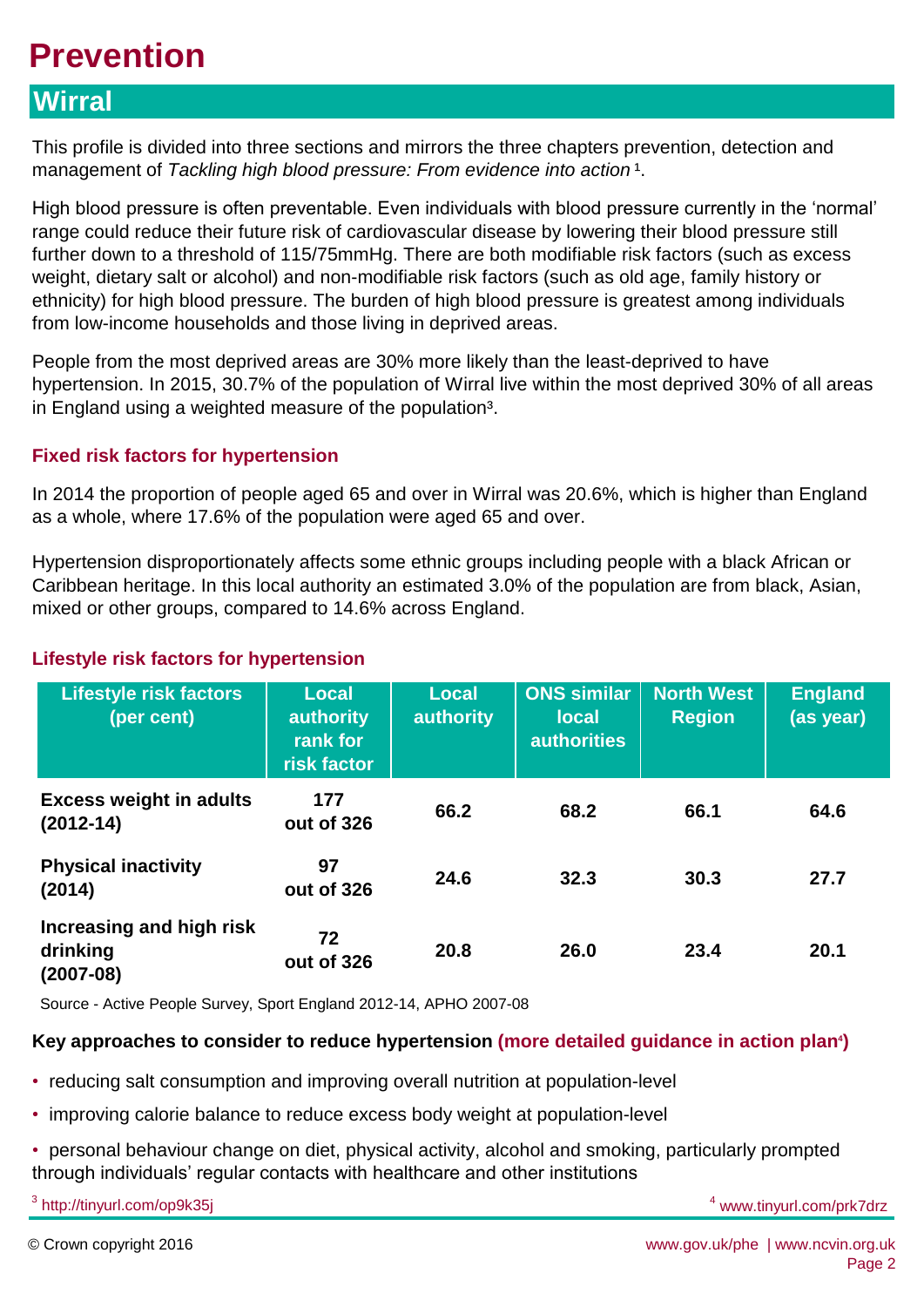# **Detection**

## **Wirral**

Adults should have their blood pressure measured at least once every five years. Once tested, NICE recommends that adults are re-measured within five years and more frequently for people with highnormal blood pressure or in high risk groups. Blood pressure can be highly variable, so a diagnosis of hypertension should never be based on a single test and should normally be confirmed by ambulatory (24 hour monitoring) or home testing. The majority of diagnoses currently occur in General Practice. However, NHS Health Check, pharmacy, voluntary sector and home are also important testing venues and potential growth areas to maximise detection.



Source - Quality and Outcomes Framework 2014/15, ERPHO (HSE and Imperial College London) 2011

Diagnosed hypertension is taken from the Quality and Outcomes Framework and represents all adults who have been diagnosed with hypertension and included on GP registers. The expected prevalence estimates of hypertension are modelled from the Health Survey for England data. This model has some known limitations: for example diagnosis of hypertension was based on three blood pressure readings in a single sitting rather than the ambulatory monitoring recommended by NICE; and the model was developed from 2003/04 survey data. Nevertheless the model is accepted as a reasonable indicative estimate of hypertension, and this suggests that in England there may be in excess of five million people living with undiagnosed hypertension.

## **Comorbidities**

## **Prevalence of comorbidites in which hypertension contributes to outcomes in Wirral, QOF 2014/15 (per cent)**



# **Prevalence of hypertension (per cent)**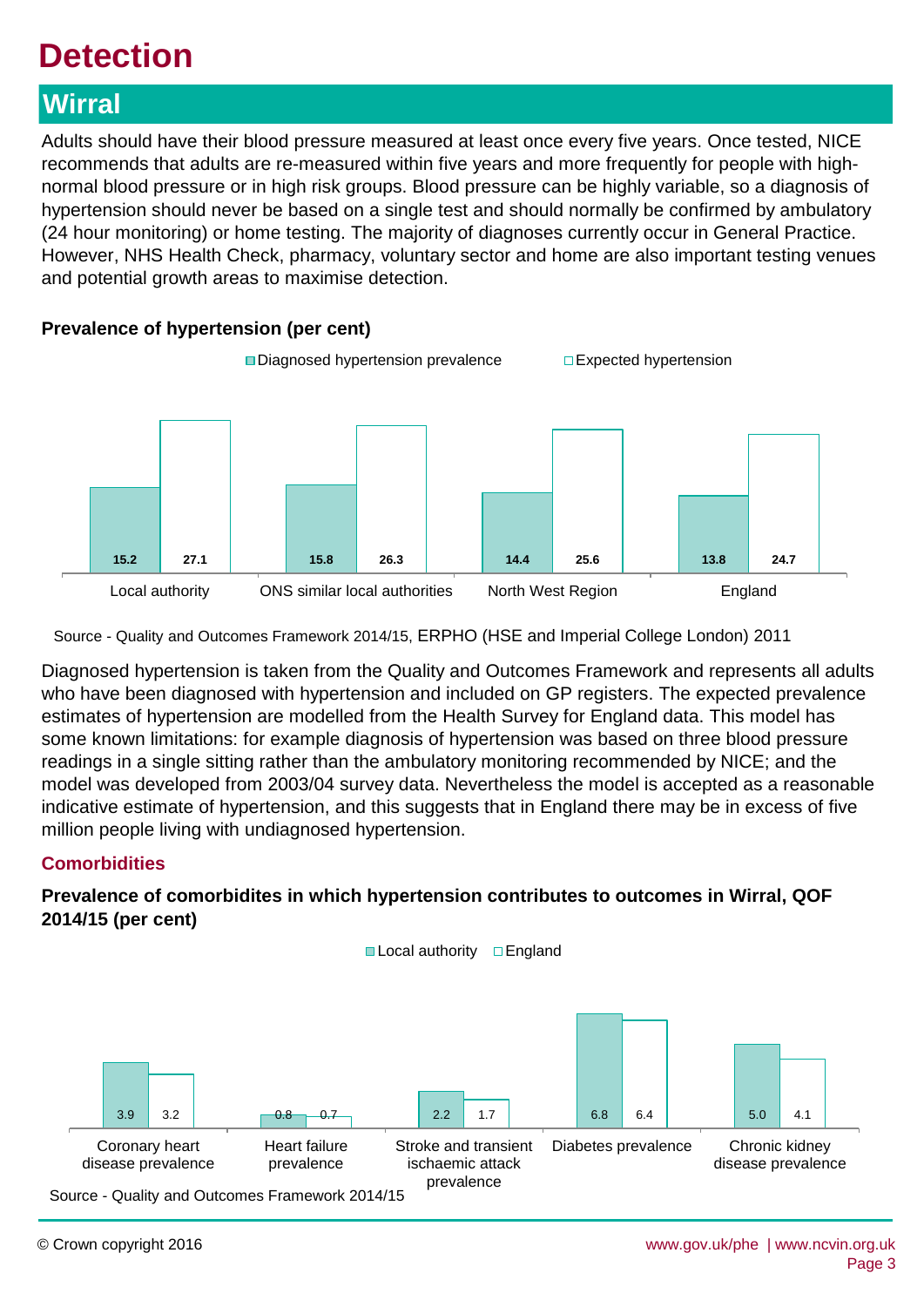# **Detection**

## **Wirral**

**Percentage of patients aged 45+ who have a record of blood pressure in last five years.**



In Wirral 8.5% of patients have not had a record of their blood pressure in the last five years. The levels of blood pressure recording varies between 86.0% and 96.5% at practice level.

## **NHS Health Checks**

The NHS Health Check programme aims to help prevent heart disease, stroke, diabetes, kidney disease and certain types of dementia. Everyone between the ages of 40 and 74, who has not already been diagnosed with one of these conditions, will be invited once every five years to assess their risk of developing these conditions. They are given support and advice to help them reduce or manage that risk. During a health check a blood pressure check is made.

In Wirral in 2014/15 an estimated 101,000 residents were eligible to be offered a Health Check.

The percentage of people who were eligible for a health check in 2014/15 who were offered a health check was 22.7%, up 5.0% from 2013/14. The percentage for England was 19.7%.

The percentage of people who were offered a health check who took up the offer was 44.4%, down by 8.7% from 2013/14. The England percentage was 48.8%.

# **in in in** in in

## **Key approaches to consider to increase detection (more detailed guidance in action plan)<sup>5</sup>**

- more frequent opportunistic testing in primary care, achieved through using a wider range of staff (nurses, pharmacy, etc) and integrating testing into the management of long term conditions
- improving take-up of the NHS Health Check, a systematic testing and risk assessment offer for 40-74 year olds
- targeting high-risk and deprived groups, particularly through general practice records audit and outreach testing

5 www.tinyurl.com/prk7drz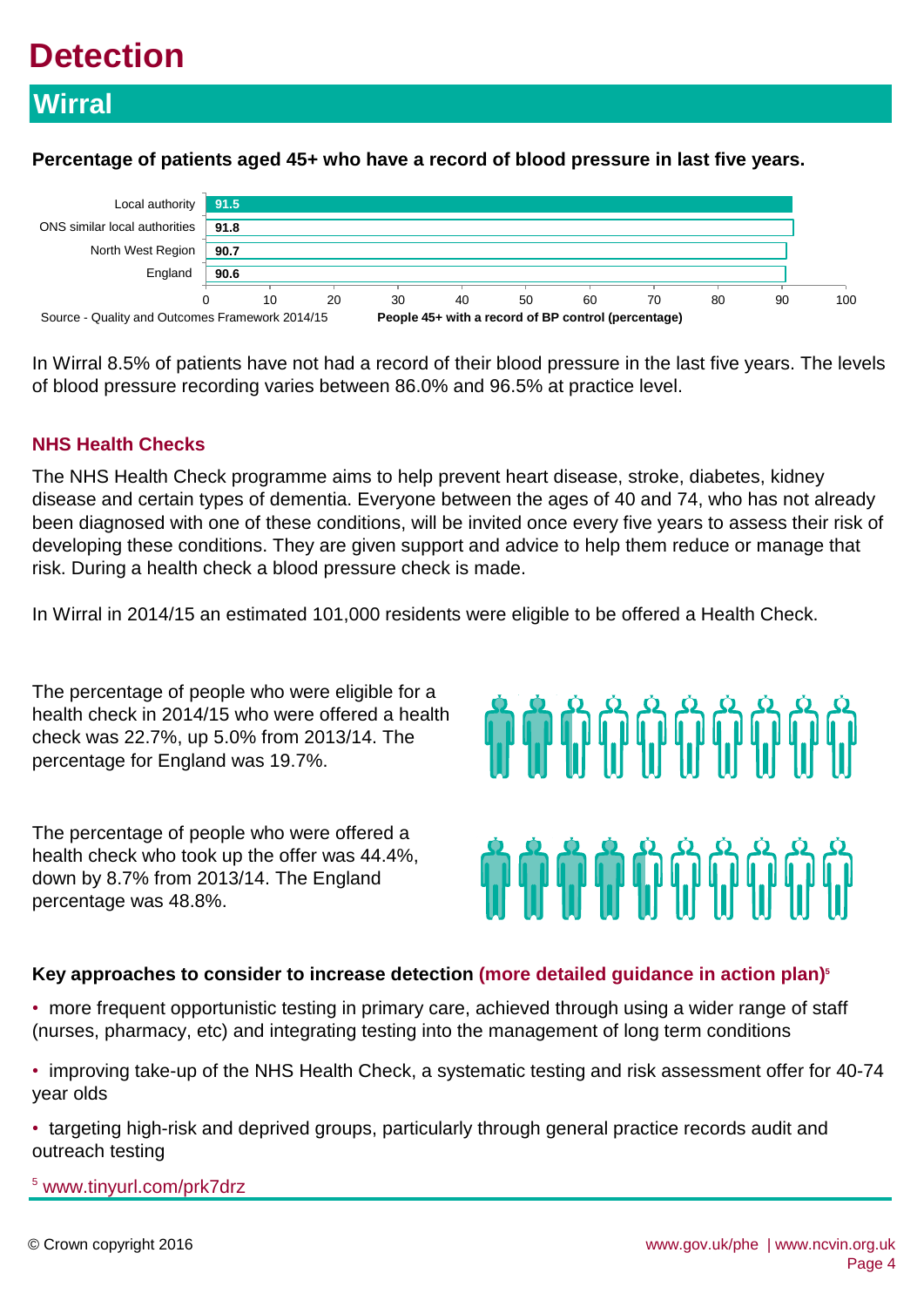# **Management**

## **Wirral**

Latest NICE guidelines recommend lifestyle interventions for all patients with hypertension and with good adherence significant blood pressure reduction can be achieved. Where it is appropriate, drug therapy for all over 160/90mmHg and over 140/90mmHg when other risks are present, are recommended.

A four step approach to incremental drug treatment is set out by NICE. Around 80% of people require two or more anti-hypertensive agents to achieve blood pressure control and some need up to four agents. For adults under 80 years with treated high blood pressure, NICE set a treatment target of 140/90mmHg. High blood pressure frequently accompanies other conditions and 78% of patients with hypertension have one or more other conditions. Common multi-morbidities include diabetes, coronary heart disease, heart failure and stroke. This can make management more challenging but offers additional opportunities for monitoring and improving outcomes.

## **Variation at practice level of the QOF target for the treatment for hypertension in whom the last blood pressure reading is 150/90 mmHg or less (per cent).**



In Wirral the QOF target for blood pressure at practice level varies between 68.4% and 89.5%. There are 25 out of 56 practices which exceed the England QOF target for hypertension percentage of 80.4%. There are around 10,200 people with hypertension not controlled to 150/90.

## **Management of hypertension in people with comorbidities (per cent)**

| <b>QOF Measure</b>                                                                             | The range of BP<br>control at practice<br>(Number of practices equal or<br>higher than England average) | <b>Local</b><br>(Previous years)<br>per cent,<br>2013/14 | <b>ONS similar</b><br><b>local</b><br><b>authorities</b> | <b>North</b><br><b>West</b><br><b>Region</b> | <b>England</b> |
|------------------------------------------------------------------------------------------------|---------------------------------------------------------------------------------------------------------|----------------------------------------------------------|----------------------------------------------------------|----------------------------------------------|----------------|
| <b>Blood pressure control to</b><br>$≤140/80$ in people with<br>diabetes                       | $47.0 - 89.1$<br>(39 out of 56 practices)                                                               | 74.2<br>(74.1)                                           | 72.9                                                     | 73.7                                         | 71.2           |
| <b>Blood pressure control to</b><br>$\leq$ 150/90 in people with<br>coronary heart disease     | $76.3 - 96.5$<br>(35 out of 56 practices)                                                               | 88.3<br>(88.2)                                           | 88.5                                                     | 88.9                                         | 88.4           |
| <b>Blood pressure control to</b><br>$\leq$ 140/85 in people with<br>chronic kidney disease     | $60.0 - 88.3$<br>(38 out of 56 practices)                                                               | 75.6<br>not used                                         | 76.1                                                     | 76.8                                         | 74.4           |
| <b>Blood pressure control to</b><br>$\leq$ 150/90 in people with a<br>history of stroke or TIA | $54.5 - 93.8$<br>(32 out of 56 practices)                                                               | 84.1<br>(85.2)                                           | 84.9                                                     | 84.9                                         | 84.3           |